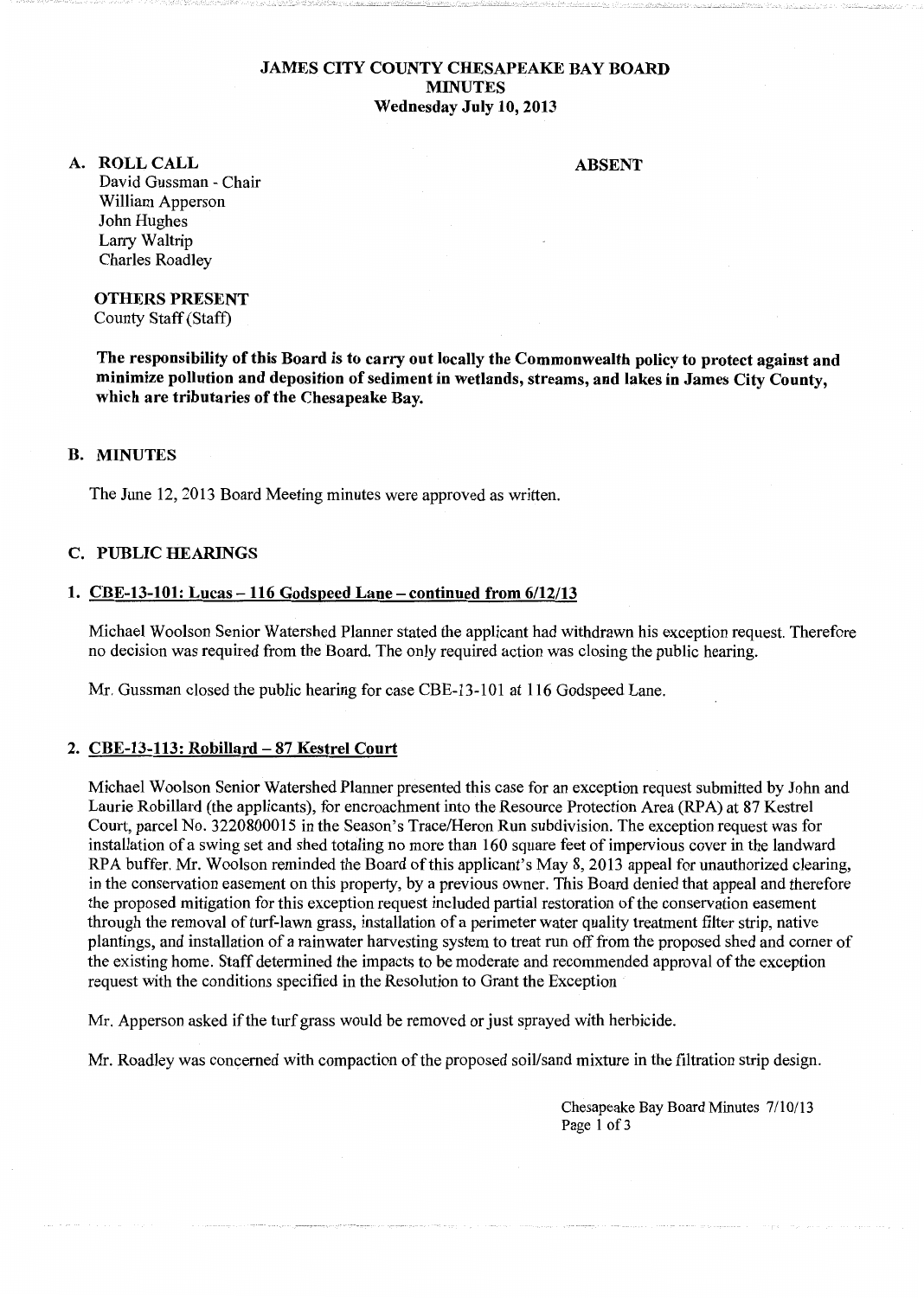Mr. Woolson stated the method of turf removal would be at the owner discretion and staff would provide documentation on the recommended composition for the filtration strip.

- A. John Robillard, property owner, stated he would be glad to hear any recommendations from the Board. He stated he had also requested and received approval from his home owners association and they will allow him to move the structures even further out of the easement allowing for the removal of additional turf.
- Mr. Gussman closed the public hearing as no one else wished to speak.

Mr. Roadley recalled that the applicant purchased the lot in its current condition and felt the proposal represented a good compromise for meeting the applicants request and restoring the easement.

Mr. Waltrip agreed and also recommended the applicant use proper composition for filtration.

Mr. Roadley made a motion to adopt the resolution granting the exception for Chesapeake Bay Board case CBE-13-113 at 87 Kestrel Court, Parcel No. 3220800015 with guidance from Staff for composition of the filtration strip.

The motion was approved by a 5-0 vote.

### **RESOLUTION**

# GRANTING AN EXCEPTION ON JCC RE TAX PARCEL NO. 3220800015

- WHEREAS, John and Laurie Robillard, (the "Applicants") have appeared before the Chesapeake Bay Board of James City County (the "Board") on July 10, 2013 to request an exception to the use of the Resource Protection Area (the "RPA") on a parcel of property identified as JCC RE Tax Parcel No. 3220800015 and further identified as 87 Kestrel Court in the Heron Run/Season's Trace subdivision (the "Property") as set forth in the application CBE-13-113 for the purpose of installing a swing set and shed; and
- WHEREAS, the Board has listened to the arguments presented and has carefully considered all evidence entered into the record.
- NOW, THEREFORE, following a public hearing, the Chesapeake Bay Board of James City County by a majority vote of its members FINDS that:
	- 1. The exception request is the minimum necessary to afford relief.
	- 2. Granting the exception will not confer upon the Applicant any special privileges denied by Chapter 23, Chesapeake Bay Preservation, of the James City County Code, to other property owners similarly situated in the vicinity.
	- 3. The exception request will be in harmony with the purpose and intent of Chapter 23 of the James City County Code, and is not of substantial detriment to water quality.
	- 4. The exception request is not based on conditions or circumstances that are self-created or selfimposed, nor does the request arise from conditions or circumstances either permitted or nonconforming that are related to adjacent parcels.
	- 5. Reasonable and appropriate conditions are hereby imposed, as set forth below, which will prevent the exception request from causing a degradation of water quality.
	- 6. In granting this exception, the following conditions are hereby imposed to prevent this exception request from causing degradation of water quality:

Chesapeake Bay Board Minutes 7/10/13 Page 2 of 6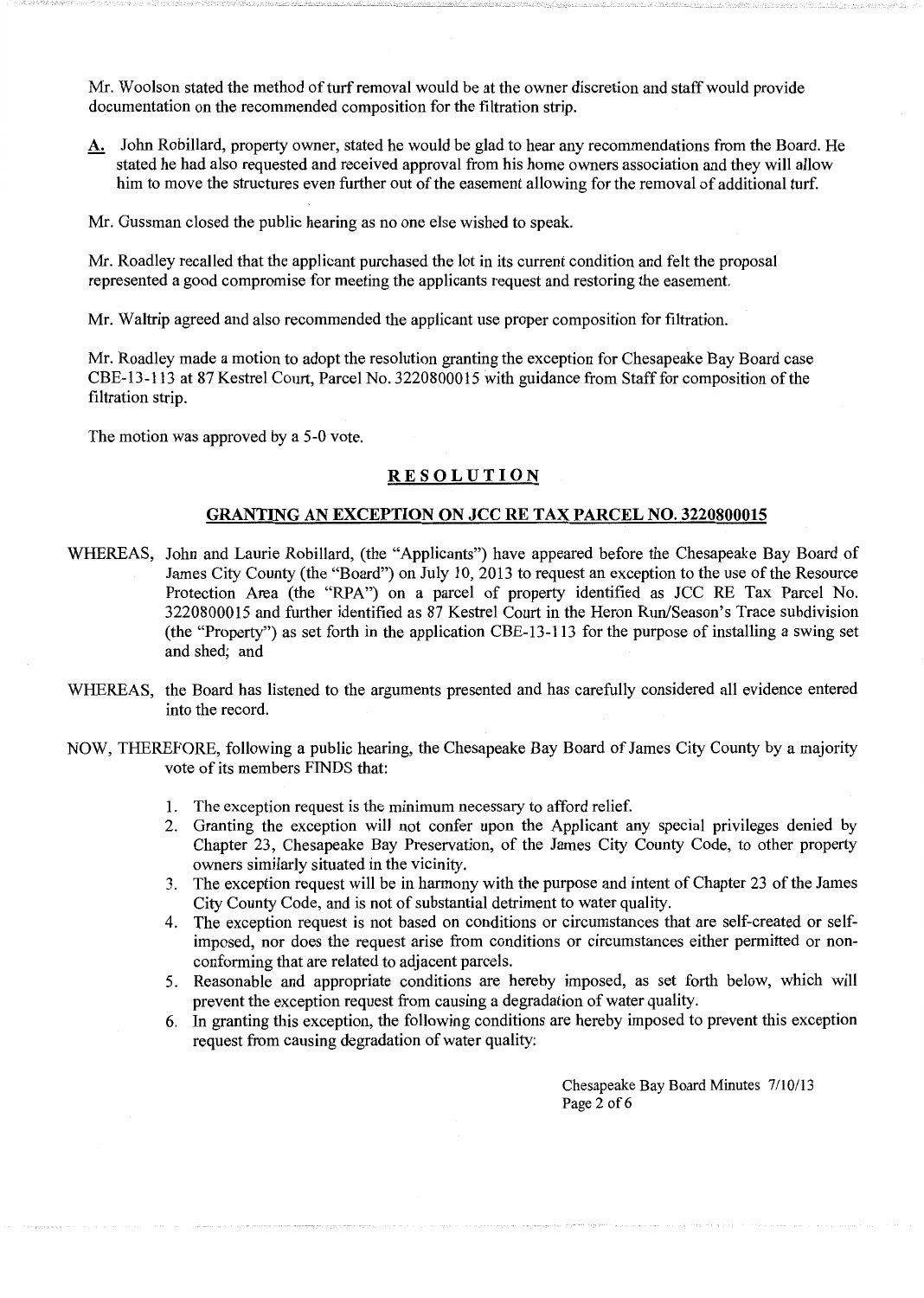- 1) The applicant must obtain all other necessary federal, state, and local permits as required for the project.
- 2) Surety of \$250 will be required in a form acceptable to the County Attorney's office. Applicant to confer with Staff for acceptable soil composition in filtration trench
- 3) County staff will concurrently administratively process the application consistent with the Conservation Easement program of the County and the recorded Deed of Easement.
- 4) This exception request approval shall become null and void if construction has not begun by July 10, 2014
- 5) Written requests for an extension to an exception shall be submitted to the Engineering and Resource Protection Division no later than 6 weeks prior to the expiration date.

# **D. BOARD CONSIDERATIONS**

# **1. CBV-13-005- Dec- 4072 Penzance Place Appeal Notice of Violation for unauthorized clearing**

Michael Woolson, Senior Watershed Planner presented this appeal stating that Mr. John Dec and Ms. Jill Lee, residing at 4072 Penzance Place in Section 1 of the Windsor Ridge subdivision, filed an appeal to the James City County Chesapeake Bay Board (Board) on May 30, 2013. They are appealing a decision to restore the cleared area within the easement to a natural state. The plat of subdivision was recorded on 9 March 2012 as Instrument Number 120005503 and the Deed of Buffer Easement was recorded on 13 November 2012 as Instrument Number 120005628.

### **Background Information**

On or before February 6, 2013, an anonymous complaint was filed with the Planning Division regarding the removal of vegetation from this lot near the lake edge. Staff investigated the complaint and found that there had been vegetation removed from the lot within the easement area. At that time, Ms. Jill Lee stated that they were removing the vines and weeds in the area and that they would replant with trees and shrubs. At a later date, Mr. John Dec applied for a building permit for a deck. Staff explained and outlined the limits of the easement to him at that time and also required a foundation survey.

During a follow up site visit on or about May 2, 2013, staff noticed that the deck was nearing completion and that the restoration was not completed in the easement area. Furthermore, staff noticed that grass was being established in a portion of the easement near the new deck. Staff issued a Notice of Violation on May 16, 2013. Staff informed the property owners that the restoration was not complete. Ms. Jill Lee called and scheduled an on-site meeting for May 29, 2013. When staff arrived, it was noticed that the entire area has recently been sodded, including the previously replanted area. After some discussion, staff informed them that all of the sod needed to be removed and the entire area restored. It was during this discussion that Mr. Dec and Ms. Lee decided to appeal the Notice of Violation.

#### **Staff Guidance and Recommendations**

Staff has reviewed the appeal and violation documents and offers the following information for the Board's consideration.

- 1) Mr. John Dec and Ms. Jill Lee are currently the owners of the property, 4072 Penzance Place, where a violation of the Slope Buffer Easement has taken place.
- 2) The Slope Buffer Easement was recorded on 13 November 2012 in the Clerk's Office of the Circuit Court of the City of Williamsburg and County of James City as Instrument Number 120005628.
- 3) The Deed of Easement states that the "Grantor wishes to establish on each of the Buffer Lots a natural buffer area as part of Grantor's efforts to enhance the quality of the development."
- 4) The restrictions outlined in the Deed of Easement and the restrictions which the Grantee (County of James City, Virginia) is hereby entitled to enforce, shall be as follows:

Chesapeake Bay Board Minutes 7/10/13 Page 3 of 6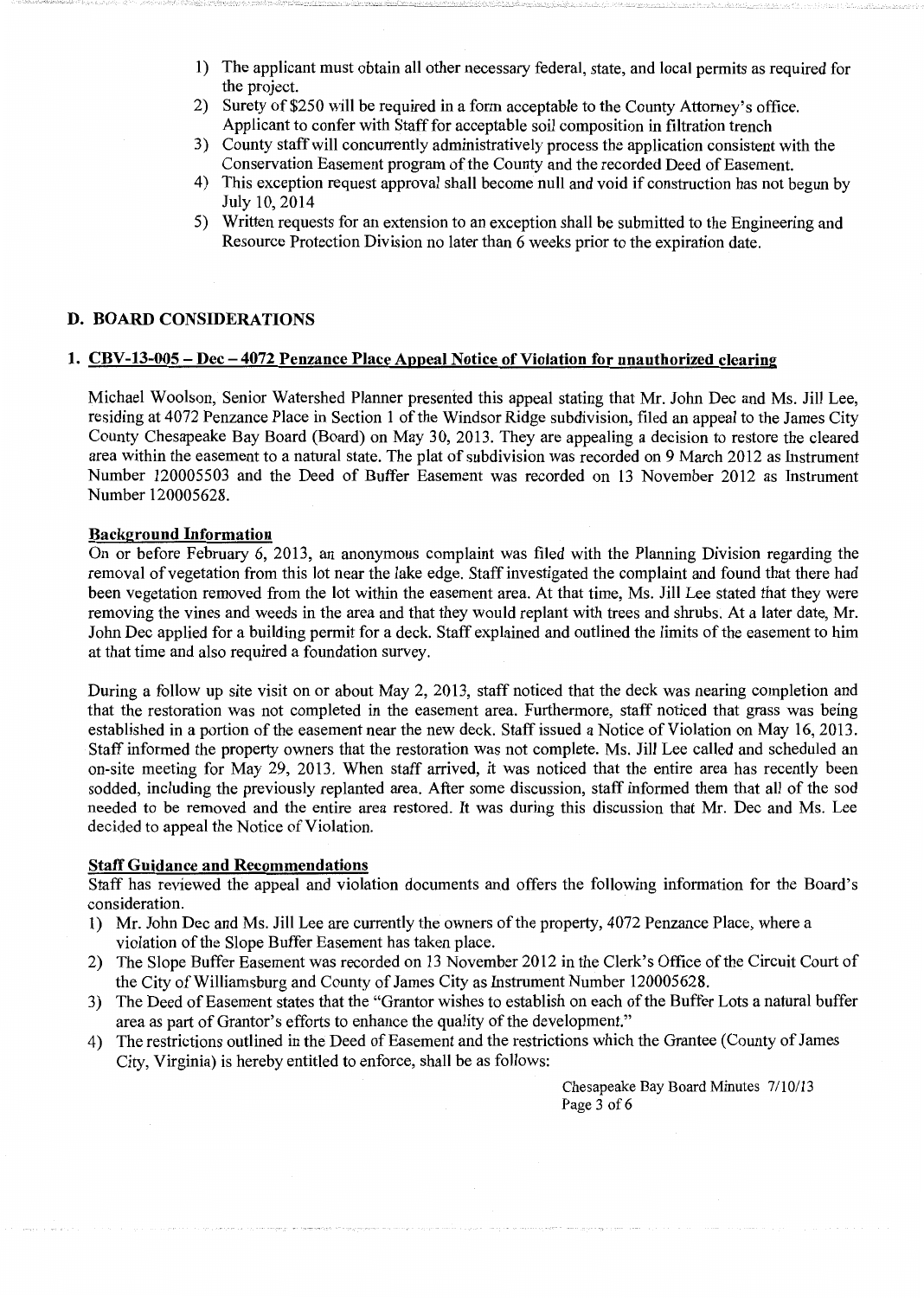- a) No building or structure shall be built or maintained within the Buffer Areas other than such building or structure approved by the County Engineer, in writing;
- b) The Buffer Areas shall remain in their natural condition with respect to understory and canopy trees comprised of trees of a four inch  $(4)$ ") or greater diameter measured at four feet six inches  $(4'6")$  in height, or of such lesser diameter as required by James City County ordinance (collectively, the "Vegetation"). The activities of Grantor within the Buffer Areas shall be limited to those which do not remove or damage the Vegetation except with the expressed written consent of the County Engineer. Grantor may, within the Buffer Area, engage in selective trimming and pruning which do not materially alter the natural character of the Buffer Areas, install walking trails and removed dead, diseased, poisonous or invasive vegetation;
- c) Grantee and its representatives may enter upon the Buffer Areas from time to time for inspection and to enforce the terms of this Deed of Easement; and
- d) (1) In the event of a violation of this Deed of Easement, the Grantee shall have the right to seek all appropriate legal and equitable relief, including but not limited to: reasonable attorney's fees and costs; the right to restore the Buffer Areas to its natural condition; and the right to assess the cost of such restoration as a lien against any of the Buffer Lots on which the restored Buffer Area is located. (2) Although the Buffer Easement in gross will benefit the public in the ways cited above, nothing herein shall be construed to convey a right to the public of access to or use of the Buffer Areas, and the Grantor, for itself and its successor owners of each of the Buffer Lots shall retain exclusive right to such access and use, subject only to the provisions herein recited, and, unless otherwise lawfully considered non-developable areas pursuant to the ordinances of James City County, Virginia, the Buffer Areas shall not, by reason of being subject to the Buffer Easement, be considered to be undevelopable or otherwise restricted for purposes of calculating developable areas of the Buffer Lots for governmental permitting and approval purposes.

Under Section 23-17(b) of the Chesapeake Bay Preservation Ordinance, it states that "in rendering its decision, the Board shall balance the hardship to the property owner with the purpose, intent and objectives of this chapter. The Board shall not decide in favor to the appellant unless it finds:

- 1) The hardship is not generally shared by other properties in the vicinity;
- 2) The Chesapeake Bay, its tributaries and other properties in the vicinity will not be adversely affected; and
- 3) The appellant acquired the property in good faith and the hardship is not self-inflicted."

Staff's guidance to the Board on deciding this matter is as follows:

- 1) The hardship is shared by other properties immediately adjacent to the appellant's property as well as numerous other properties within the Windsor Ridge subdivision that have the slope buffer easement located on them.
- 2) The granting of the appeal in this case will adversely affect the Chesapeake Bay, its tributaries and other properties in the vicinity. Granting relief to the appellant resulting from a violation of the Deed of Easement could result in similar unauthorized actions by other property owners in the vicinity and will lead to a degradation of water quality in the tributaries to the Bay.
- 3) The appellant acquired the property in good faith and the hardship is self-inflicted.
- 4) Staff contends that to be consistent with the purpose and intent of the Ordinance and the Deed of Easement, the Board should deny the appeal.

Mr. Woolson displayed diagrams and photos of the cleared area and plantings already installed.

The appellant was requesting that this Board overturn Staff's decision to restore the cleared easement to a natural state per the recorded Deed of Easement.

> Chesapeake Bay Board Minutes 7/10/13 Page 4 of 6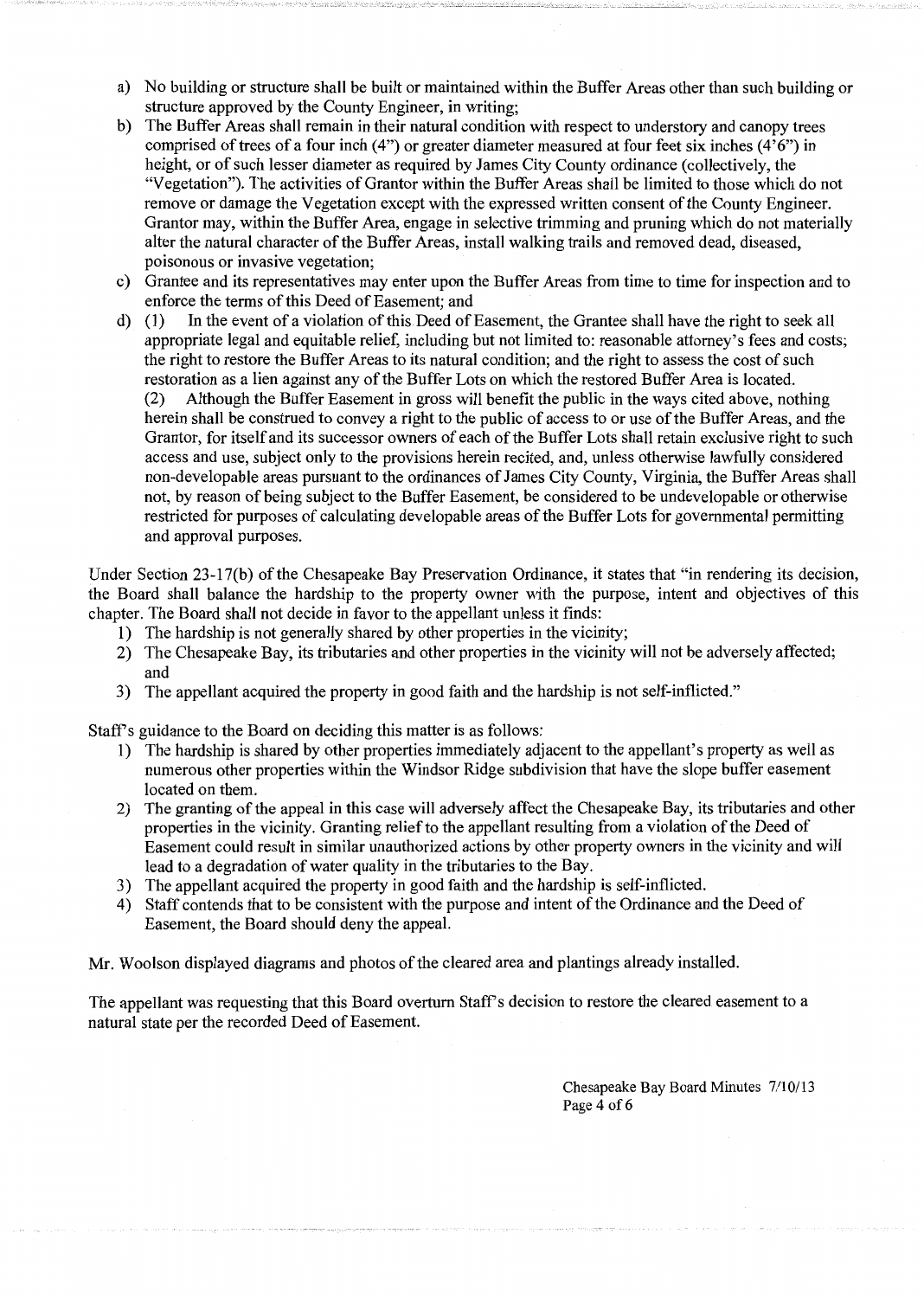Mr. Gussman asked what procedures and options would ensue should the Board deny the appeal and uphold Staff's decision.

Mr. Woolson stated it was Staff's desire to work with the owner on developing a restoration plan that met County requirements. Staff would give consideration for the plantings already in place as well as selected substitutions for native species and the owner would be required to enter into a restoration agreement with surety to guarantee completion of the restoration plan. Should the owner not wish to be cooperative, the County could perform the restoration and put a tax lien on the property for the cost of the restoration. The owner could also appeal this Board's decision to the Circuit Court.

Mr. Waltrip asked if the turf would be removed.

Mr. Woolson stated that it would and could easily be removed as it was only recently installed.

Mr. Gussman asked if the appellant had been notified of tonight's meeting.

Mr. Roadley asked if the owner formally requested this appeal as their May 30, 2013 letter only requested guidance on the restoration.

Mr. Woolson displayed the copy of the Notice of Violation, signed by the appellants stating they wished to appeal this violation and they were verbally notified of this meeting...

Mr. Apperson asked if the conservation easement applied uniformly around the pond.

Mr. Roadley asked if the steep slopes were graded, as the area did not appear to be steep in the photographs.

Mr. Woolson stated the steep slope buffer easement was created through the civil engineering construction package and only applied to 14 consecutive lots in section 1 of the Windsor Ridge development. Part of the slope may have been graded by the house but not near the pond.

Mr. Hughes asked if the current owners purchased the house already built or contracted to have it built and who cleared the easement.

Mr. Waltrip asked if the owners were aware of the restriction on the lot when they purchased it.

Mr. Woolson stated that Ryan Homes built the house but he did not know if it was contracted by the owners or if they purchased during construction. The current owners were responsible for the unauthorized clearing. He could not speak as to their prior knowledge of the restrictions but the lot was platted and the deed of easement recorded prior to construction of the house.

Mr. Roadley stated he was sympathetic to property owners finding themselves in situations they were unaware of however; in this case language of the easement was clear.

Mr. Gussman agreed the requirements in the easement were clear and although he wished the owners were in attendance to state their request, the Board should proceed to take action on the appeal.

Ms. Lola Perkins, Assistant County Attorney stated the Board could defer their decision if they wished to give the appellants another opportunity to state their case however by Ordinance, written notification of this meeting was not required only that the appellant be notified at least 10 days prior to the meeting and she was satisfied they had received verbal notice from Mr. Woolson.

> Chesapeake Bay Board Minutes 7/10/13 Page 5 of 6